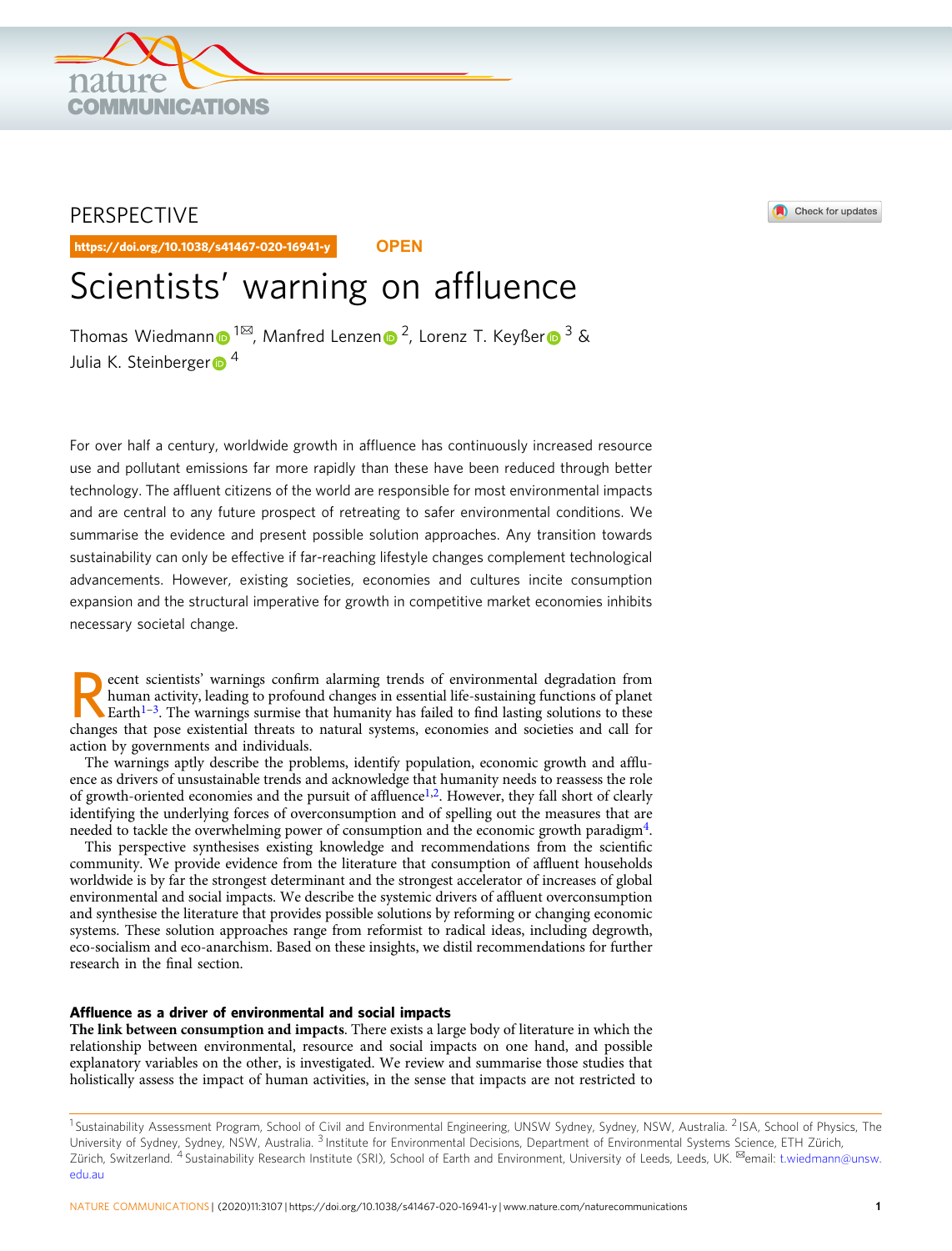<span id="page-1-0"></span>the home, city, or territory of the individuals, but instead are counted irrespective of where they occur. Such an assessment perspective is usually referred to as consumption-based accounting, or footprinting<sup>[5](#page-7-0)</sup>.

Allocating environmental impacts to consumers is consistent with the perspective that consumers are the ultimate drivers of production, with their purchasing decisions setting in motion a series of trade transactions and production activities, rippling along complex international supply-chain networks<sup>[5](#page-7-0)</sup>. However, allocating impacts to consumers does not necessarily imply a systemic causal understanding of which actor should be held most responsible for these impacts. Responsibility may lie with the consumer or with an external actor, like the state, or in structural relations between actors. Scholars of sustainable consumption have shown that consumers often have little control over environmentally damaging decisions along supply chains<sup>6</sup>, however they often do have control over making a consumption decision in the first place. Whilst in Keynesian-type economics consumer demand drives production, Marxian political economics as well as environmental sociology views the economy as supply dominated<sup>7</sup>. In this paper, we highlight the measurement of environmental impacts of consumption, while noting that multiple actors bear responsibility.

Holistic studies of the environmental or social consequences of consumption usually involve the use of life-cycle assessment or input-output analysis that do not only account for direct (on-site, within-territory) but importantly also include indirect impacts occurring along global and complete supply chains $8,9$  $8,9$ . The use of such methods is important, because failing to detect the outsourcing of indirect impacts (also called spill overs or leakage) has the potential to seriously undermine global environmental abatement efforts, e.g. on climate change<sup>[10](#page-7-0)</sup>.

A significant proportionality between consumption and impact exists for a large range of environmental, resource and social indicators. The implications of consumption on scarce energy resources emerged already in the 1970s and was confirmed by many consumption-based analyses on indicators as varied as  $CO<sub>2</sub>$ emissions, raw materials, air pollution, biodiversity, nitrogen emissions, scarce water use or energy<sup>[5,11](#page-7-0)</sup>. Many of these studies employed multiple regression or similar techniques, yielding clear evidence for our first finding: that consumption is by far the strongest determinant of global impacts, dwarfing other socioeconomic–demographic factors such as age, household size, qualification or dwelling structure $12-15$  $12-15$  $12-15$ . Whilst the strength of the proportionality between consumption and impact decreases slightly towards higher incomes (measured by so-called elasticities), consumption was found to be a consistently positive driver. In other words, the impact intensity of consumption decreases, but absolute impacts increase towards higher consumption. Absolute decoupling, let alone an inverted-U-type Kuznets relationship, does not occur from a consumption-based accounting perspective $11,16,17$ .

For some social indicators, causal associations between consumption and impact are weak or non-existent. For example, withdrawing consumption from countries with unequal wages, child labour, corruption or severe occupational hazards may not influence those conditions, and might even exacerbate social problems. Footprint studies on these indicators nevertheless characterise consumers of commodities from socially problematic origins as being implicated with detrimental impacts $9,18-20$  $9,18-20$  $9,18-20$  $9,18-20$  $9,18-20$ .

Trends. Many indicators of global environmental and social impacts have been monitored over time, and time series data exist<sup>[5](#page-7-0)</sup>. Numerous global studies decomposing time series of footprints of consumption into drivers of trends have been

carried out over the past decades, for example on greenhouse-gas emissions, energy use, water use, materials or mercury emissions. These studies routinely decompose global impact trends into effects due to changes in a number of factors, such as technology, the input structure of production, the product mix in consumer demand, the level of per-capita consumption or population $2<sup>1</sup>$ .

The majority of studies agree that by far the major drivers of global impacts are technological change and per-capita consump- $\chi$  tion<sup>[11](#page-7-0)</sup>. Whilst the former acts as a more or less strong retardant, the latter is a strong accelerator of global environmental impact. Remarkably, consumption (and to a lesser extent population) growth have mostly outrun any beneficial effects of changes in technology over the past few decades. These results hold for the entire world<sup>22,23</sup> as well as for numerous individual countries[11,24](#page-7-0)–[26.](#page-7-0) Figure 1 shows the example of changes in global-material footprint and greenhouse-gas emissions compared to GDP over time. The overwhelming evidence from decomposition studies is that globally, burgeoning consumption has diminished or cancelled out any gains brought about by technological change aimed at reducing environmental impact $<sup>11</sup>$ .</sup>

Furthermore, low-income groups are rapidly occupying middle- and high-income brackets around the world. This can potentially further exacerbate the impacts of mobility-related consumption, which has been shown to disproportionately increase with income (i.e. the elasticity is larger than one  $27$ ). This means that if consumption is not addressed in future efforts for mitigating environmental impact, technological solutions will face an uphill battle, in that they not only have to bring about reductions of impact but will also need to counteract the effects of growing consumption and affluence $28,29$  $28,29$  $28,29$ .

To avoid further deterioration and irreversible damage to natural and societal systems, there will need to be a global and rapid decoupling of detrimental impacts from economic activity. Whilst a number of countries in the global North have recently managed to reduce greenhouse-gas emissions while still growing their economies<sup>30</sup>, it is highly unlikely that such decoupling will occur more widely in the near future, rapidly enough at global scale and for other environmental impacts $11,17$ . This is because renewable energy, electrification, carbon-capturing technologies



Fig. 1 Relative change in main global economic and environmental indicators from 1970 to 2017. Shown is how the global material footprint (MF, equal to global raw material extraction) and global  $CO<sub>2</sub>$  emissions from fossil-fuel combustion and industrial processes ( $CO<sub>2</sub>$  FFI) changed compared with global GDP (constant 2010 USD). Indexed to 1 in 1990. Data sources: [https://www.resourcepanel.org/global-material-](https://www.resourcepanel.org/global-material-flows-database)flows-database, <http://www.globalcarbonatlas.org> and <https://data.worldbank.org>.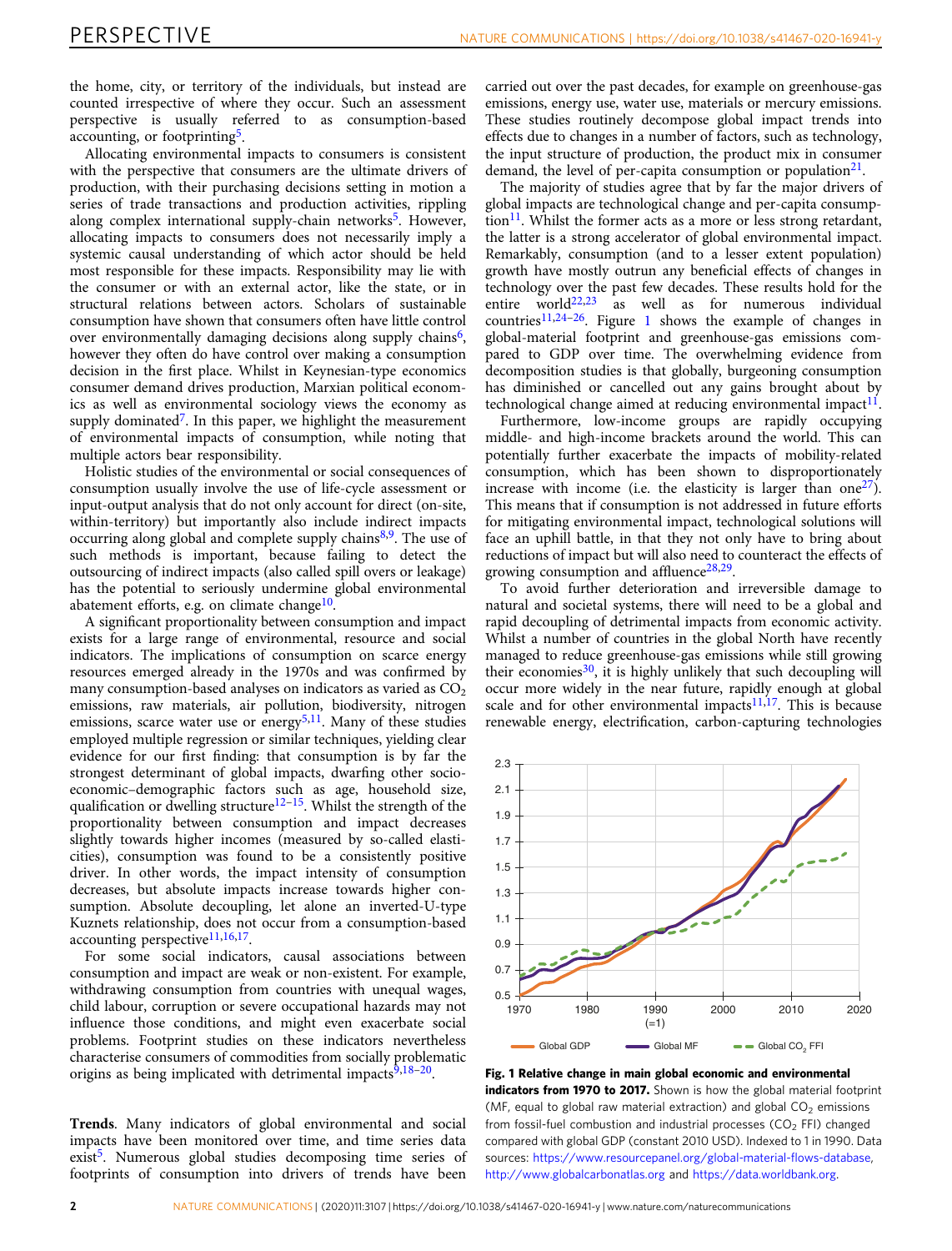<span id="page-2-0"></span>and even services all have resource requirements, mostly in the form of metals, concrete and  $land^{31}$ . Rising energy demand and costs of resource extraction, technical limitations and rebound effects aggravate the problem<sup>[28,](#page-7-0)32,33</sup>. It has therefore been argued that "policy makers have to acknowledge the fact that addressing environmental breakdown may require a direct downscaling of economic production and consumption in the wealthiest countries" $17$ , p.5. We will address this argument in the section on systemic drivers and possible solutions.

International disparities. In what follows, we will explain why we characterise consumption as affluence. Inequality is commonly described by the Gini index, with 0 characterising total equality (all individuals equal) and 100 representing total inequality (one individual owning everything). World countries' Gini indices of income inequality range between 25 (Scandinavia) and 63 (Southern Africa) $34$ . The world's Gini index of income inequality is around 75, higher than the corresponding index of any national population. Simply put, the world as a whole is more unequal than any individual country.

Since income is strongly linked with consumption, and consumption is in turn linked with impact (see previous section), we can expect existing income inequalities to translate into equally significant impact inequalities. Indeed, environmental, resource and social impacts are exerted unequally across the world population. Teixido-Figueras et al.<sup>[35](#page-8-0)</sup> report that international Gini coefficients for  $CO<sub>2</sub>$  emissions, material consumption and net primary productivity (both measured from a production and consumption perspective) range between 35 and 60. These values mean that the world's top 10% of income earners are responsible for between 25 and 43% of environmental impact. In contrast, the world's bottom 10% income earners exert only around 3–5% of environmental impact<sup>[35](#page-8-0)</sup>. These findings mean that environmental impact is to a large extent caused and driven by the world's rich citizens<sup>36</sup>. Considering that the lifestyles of wealthy citizens are characterised by an abundance of choice, convenience and comfort, we argue that the determinant and driver we have referred to in previous sections as consumption, is more aptly labelled as affluence.

Teixido-Figueras et al.<sup>[35](#page-8-0)</sup> also find that carbon emissions and material use are globally more unequally distributed when accounted for as footprints. In contrast to territorial allocations, footprints attribute environmental burdens to the final consumer, no matter where the initial environmental pressure has occurred. Here, international trade is responsible for shifting burdens from mostly low-income developing-world producers to high-income developed-world consumers<sup>37</sup>. This phenomenon of outsourcing appears to exacerbate global disparities, at least in carbon emissions and material use contexts.

# Systemic drivers and possible solutions

As the previous section shows, there is a positive relationship between biophysical resource use and affluence, as defined by income. Adding to this, the most affluent groups have higher incomes than expenditure, and their saving and investing leads to substantial additional environmental impact<sup>[38](#page-8-0)</sup>. Therefore, and due to significant inter- and intra-national wealth and income inequality $36,39$  $36,39$ , we differentiate between globally affluent groups, such as the European Union, and the most wealthy and affluent groups within countries, e.g. the <1–10% richest income segments $36$ . As quantitative research $36,40,41$  shows, highly affluent consumers drive biophysical resource use (a) directly through high consumption, (b) as members of powerful factions of the capitalist class and (c) through driving consumption norms across the population. The next sections focus on affluent groups globally and on the intra-nationally most wealthy and affluent segments (hereafter called super-affluent).

Reducing overconsumption. Since the level of consumption determines total impacts, affluence needs to be addressed by *reducing* consumption, not just greening it<sup>17,28,29</sup>. It is clear that prevailing capitalist, growth-driven economic systems have not only increased affluence since World War II, but have led to enormous increases in inequality, financial instability, resource consumption and environmental pressures on vital earth support systems $42$ . A suitable concept to address the ecological dimension is the widely established avoid-shift-improve framework outlined by Creutzig et al. $43$ . Its focus on the end-use service, such as mobility, nutrition or shelter, allows for a multi-dimensional analysis of potential impact reductions beyond sole technological change. This analysis can be directed at human need satisfaction or decent living standards—an alternative perspective put forward for curbing environmental crises  $44,45$ . Crucially, this perspective allows us to consider different provisioning systems (e.g. states, markets, communities and households) and to differentiate between superfluous consumption, which is consumption that does not contribute to needs satisfaction, and necessary consumption which can be related to satisfying human needs. It remains important to acknowledge the complexities surrounding this distinction, as touched upon in the sections on growth imperatives below. Still, empirically, human needs satisfaction shows rapidly diminishing returns with overall consumption<sup>45,46</sup>.

As implied by the previous section on affluence as a driver, the strongest pillar of the necessary transformation is to avoid or to reduce consumption until the remaining consumption level falls within planetary boundaries, while fulfilling human needs $17,28,46$  $17,28,46$ . Avoiding consumption means not consuming certain goods and services, from living space (overly large homes, secondary residences of the wealthy) to oversized vehicles, environmentally damaging and wasteful food, leisure patterns and work patterns involving driving and flying<sup>47</sup>. This implies reducing expenditure and wealth along 'sustainable consumption corridors', i.e. minimum and maximum consumption standards $48,49$  (Fig. 2). On the technological side, reducing the need for consumption can be facilitated by changes such as increasing lifespans of goods, telecommunication instead of physical travel, sharing and repairing instead of buying new, and house retrofitting  $43$ .



Fig. 2 The safe and just space for humanity. Sustainable lifestyles are situated between an upper limit of permissible use ("Environmental ceiling") and a lower limit of necessary use of environmental resources ("Social foundation") (figures from ref.  $49$  and ref.  $84$  combined and adapted).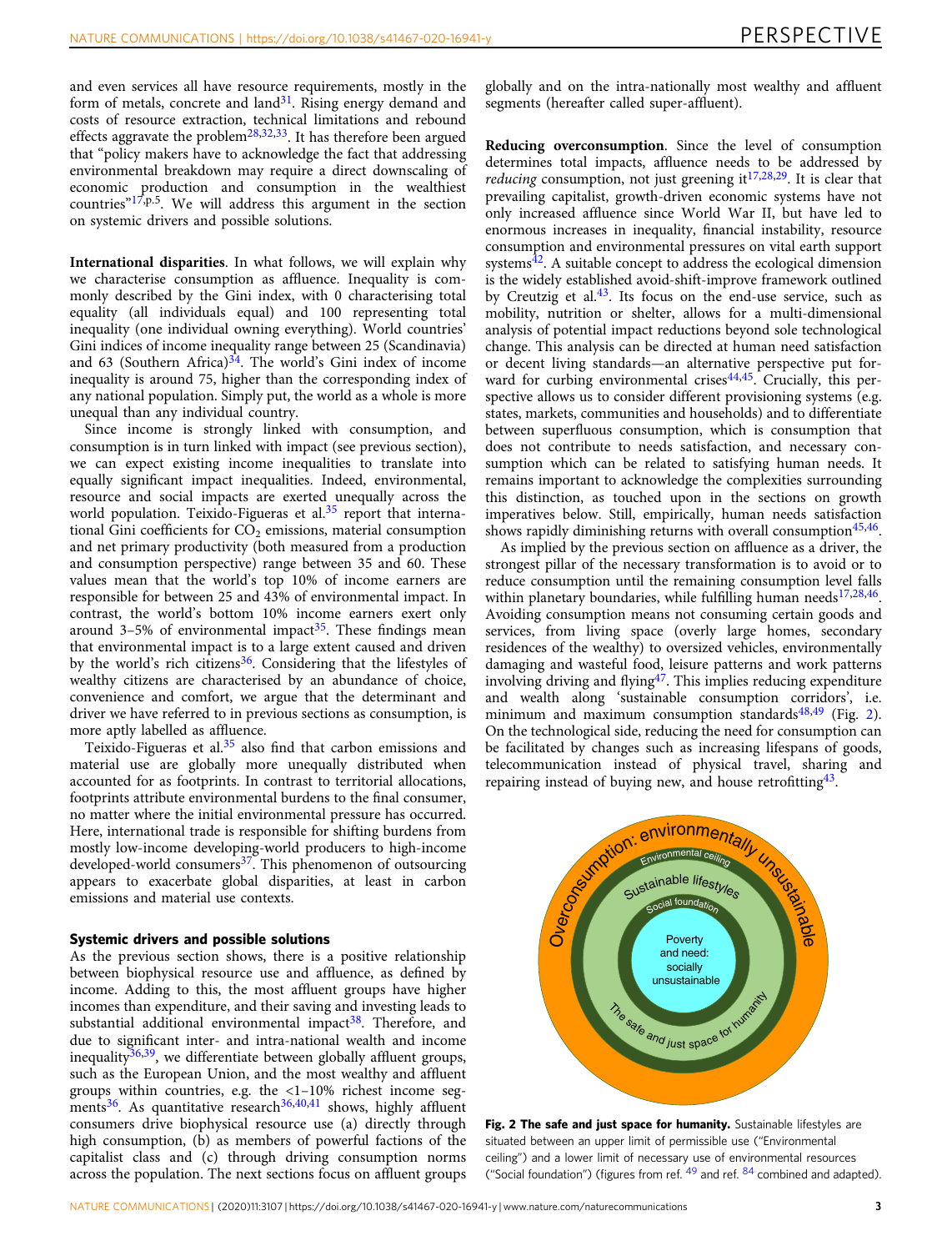However, the other two pillars of shift and improve are still vital to achieve the socio-ecological transformation<sup>[46](#page-8-0)</sup>. Consumption patterns still need to be shifted away from resource and carbon-intensive goods and services, e.g. mobility from cars and airplanes to public buses and trains, biking or walking, heating from oil heating to heat pumps, nutrition—where possible—from animal to seasonal plant-based products $43,46$ . In some cases this includes a shift from high- to low-tech (with many low-tech alternatives being less energy intense than high-tech equivalents, e.g. clothes line vs. dryer) and from global to local<sup>47</sup>. In parallel, also the resource and carbon intensity of consumption needs to be decreased, e.g. by expanding renewable energy, electrifying cars and public transport and increasing energy and material efficiency $43,46$  $43,46$  $43,46$ .

The avoid-shift-improve framework, coherently applied with a dominant avoid and strong shift, implies the adoption of less affluent, simpler and sufficiency-oriented lifestyles to address overconsumption—consuming better but less $46,47,49,50$ . This also includes addressing socially unsustainable underconsumption in impoverished communities in both less affluent and affluent countries, where enough and better is needed to achieve a more equal distribution of wealth and guarantee a minimum level of prosperity to overcome poverty $48,49$ . Thus, establishing a floorand-ceiling strategy of sustainable consumption corridors is necessary $\frac{48,49}{1}$  $\frac{48,49}{1}$  $\frac{48,49}{1}$  (Fig. [2](#page-2-0)).

It is well established that at least in the affluent countries a persistent, deep and widespread reduction of consumption and production would reduce economic growth as measured by gross domestic product  $(GDP)^{51,52}$  $(GDP)^{51,52}$  $(GDP)^{51,52}$  $(GDP)^{51,52}$  $(GDP)^{51,52}$ . Estimates of the needed reduction of resource and energy use in affluent countries, resulting in a concomitant decrease in GDP of similar magnitude, range from 40 to 90% $53,54$ . Bottom-up studies, such as from Rao et al.<sup>55</sup> show that decent living standards could be maintained in India, Brazil and South Africa with around 90% less per-capita energy use than currently consumed in affluent countries. Trainer $56$ , for Australia, and Lockyer<sup>[57](#page-8-0)</sup>, for the USA, find similar possible reductions. In current capitalist economies such reduction pathways would imply widespread economic recession with a cascade of currently socially detrimental effects, such as a collapse of the stock market, unemployment, firm bankruptcies and lack of credit<sup>50,[58](#page-8-0)</sup>. The question then becomes how such a reduction in consumption and production can be made socially sustainable, safeguarding human needs and social function $50,59$  $50,59$  $50,59$  However, to address this question, we first need to understand the various growth imperatives of capitalist social and economic systems and the role of the super-affluent segments of society<sup>[60](#page-8-0)</sup>.

Super-affluent consumers and growth imperatives. Growth imperatives are active at multiple levels, making the pursuit of economic growth (net investment, i.e. investment above depreciation) a necessity for different actors and leading to social and economic instability in the absence of it<sup>[7](#page-7-0),[52](#page-8-0),[60](#page-8-0)</sup>. Following a Marxian perspective as put forward by Pirgmaier and Steinber $ger<sup>61</sup>$ , growth imperatives can be attributed to capitalism as the currently dominant socio-economic system in affluent countries<sup>[7](#page-7-0),[51](#page-8-0),62</sup>, although this is debated by other scholars<sup>52</sup>. To structure this topic, we will discuss different affected actors separately, namely corporations, states and individuals, following Richters and Siemoneit<sup>60</sup>. Most importantly, we address the role of the super-affluent consumers within a society, which overlap with powerful fractions of the capitalist class. From a Marxian perspective, this social class is structurally defined by its position in the capitalist production process, as financially tied with the function of capital $63$ . In capitalism, workers are separated from the means of production, implying that they must compete in

labour markets to sell their labour power to capitalists in order to earn a living.

Even though some small- and medium-sized businesses manage to refrain from pursuing growth, e.g. due to a low competition intensity in niche markets, or lack of financial debt imperatives, this cannot be said for most firms  $64$ . In capitalism, firms need to compete in the market, leading to a necessity to reinvest profits into more efficient production processes to minimise costs (e.g. through replacing human labour power with machines and positive returns to scale), innovation of new products and/or advertising to convince consumers to buy more $\frac{7,61,62}{ }$  $\frac{7,61,62}{ }$  $\frac{7,61,62}{ }$ . As a result, the average energy intensity of labour is now twice as high as in  $1950^{60}$ . As long as a firm has a competitive advantage, there is a strong incentive to sell as much as possible. Financial markets are crucial to enable this constant expansion by providing (interest-bearing) capital and channelling it where it is most profitable<sup>58,61,63</sup>. If a firm fails to stay competitive, it either goes bankrupt or is taken over by a more successful business. Under normal economic conditions, this capitalist competition is expected to lead to aggregate growth dynamics[7](#page-7-0),[62](#page-8-0),[63](#page-8-0),[65](#page-8-0).

However, two factors exist that further strengthen this growth  $\gamma$  dynamic<sup>60</sup>. Firstly, if labour productivity continuously rises, then aggregate economic growth becomes necessary to keep employment constant, otherwise technological unemployment results. This creates one of the imperatives for capitalist states to foster aggregate growth, since with worsening economic conditions and high unemployment, tax revenues shrink, e.g. from labour and value-added taxes, while social security expenditures rise $60,62$ . Adding to this, states compete with other states geopolitically and in providing favourable conditions for capital, while capitalists have the resources to influence political decisions in their favour. If economic conditions are expected to deteriorate, e.g. due to unplanned recession or progressive political change, firms can threaten capital flight, financial markets react and investor as well as consumer confidence shrink<sup>[51,58](#page-8-0),[60](#page-8-0)</sup>. Secondly, consumers usually increase their consumption in tune with increasing production $60$ . This process can be at least in part explained by substantial advertising efforts by firms<sup>47,52,[66](#page-8-0)</sup>. However, further mechanisms are at play as explained further below.

Following this analysis, it is not surprising that the growth paradigm is hegemonic, i.e. the perception that economic growth solves all kinds of societal problems, that it equals progress, power and welfare and that it can be made practically endless through some form of supposedly green or sustainable growth<sup>[59](#page-8-0)</sup>. Taken together, the described dynamics create multiple dependencies of workers, firms and states on a well-functioning capital accumulation and thus wield more material, institutional and discursive power (e.g. for political lobbying) to capitalists who are usually the most affluent consumers<sup>[61](#page-8-0),67</sup>. Even if different fractions of the capitalist class have manifold and competing interests which need to be constantly renegotiated, there is a common interest in maintaining the capitalist system and favourable conditions for capital accumulation, e.g. through aggregate growth and high  $\overline{\text{consumption}}^{51,62}$ . How this political corruption by the superaffluent plays out in practice is well documented, e.g. for the meat industry in Denmark<sup>6</sup>.

Super-affluent consumers drive consumption norms. Growth imperatives and drivers (with the latter describing less coercive mechanisms to increase consumption) can also be active at the individual level. In this case, the level of consumption can serve as a  $proxy^{47,60,68}$ . To start with, individual consumption decisions are not made in a vacuum, but are shaped by surrounding (physical and social) structures and provisioning systems $47,61,69$ .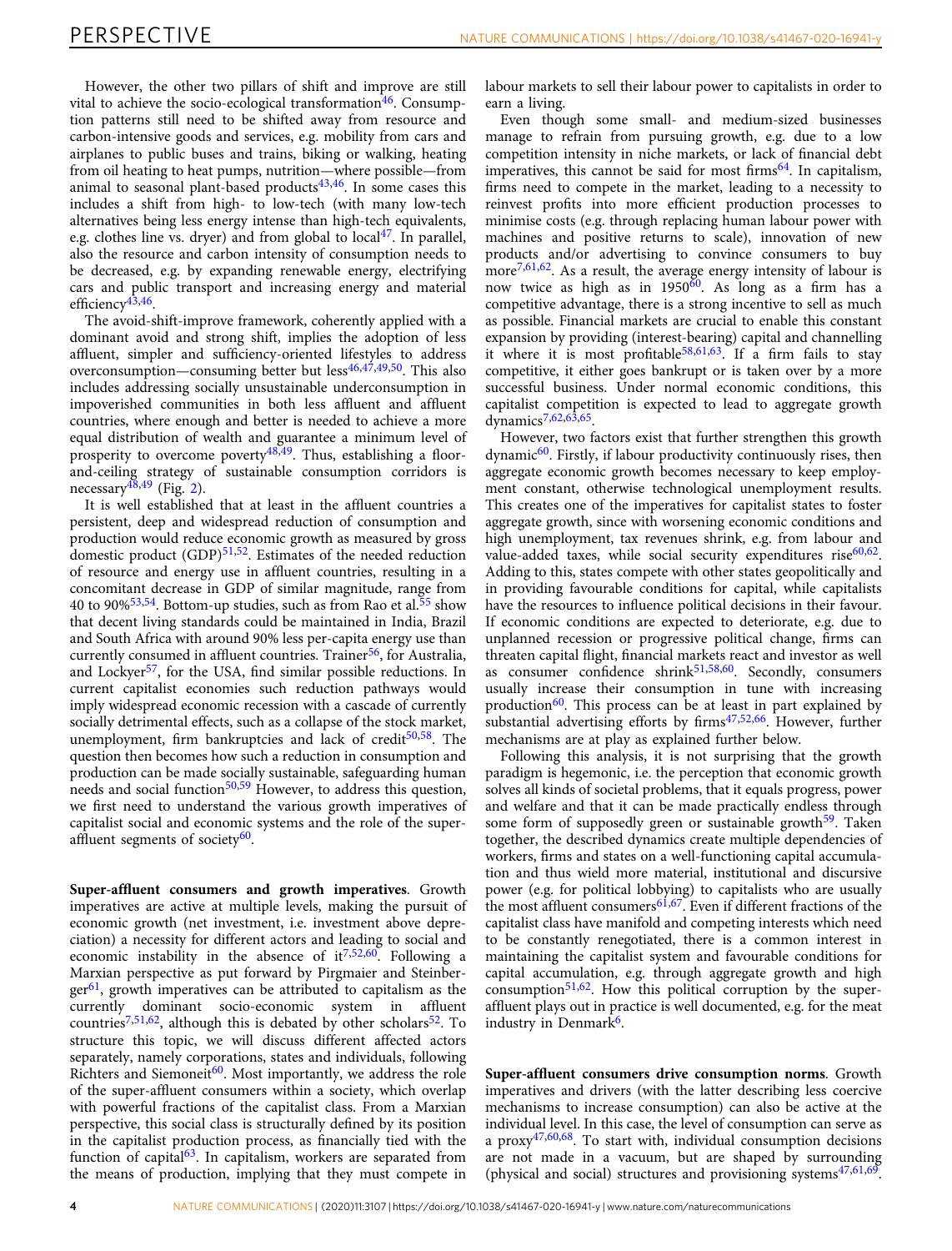Sanne<sup>66</sup> and Alexander<sup>[47](#page-8-0)</sup> discuss several structural barriers to sufficiency-oriented lifestyles, locking in high consumption. These include lack of suitable housing, insufficient options for socialising, employment, transport and information, as well as high exposure to consumer temptations. Often, these conditions are deliberately fostered by states and also capitalists (the latter overlapping with super-affluent consumers and having disproportionate influence on states) to increase consumption $61,66$ .

Further active mechanisms to spur growth include positional and efficiency consumption, which contribute to an increase in consumption overall $52,60,68,70$ . After basic material needs are satisfied, an increasing proportion of consumption is directed at positional goods $52,70$ . The defining feature of these goods is that they are expensive and signify social status. Access to them depends on the income relative to others. Status matters, since empirical studies show that currently relative income is one of the strongest determinants of individual happiness $52$ . In the aggregate however, the pursuit of positional consumption, driven by superaffluent consumers and high inequalities, likely resembles a zerosum game with respect to societal wellbeing $70,71$  $70,71$  $70,71$ . With every actor striving to increase their position relative to their peers, the average consumption level rises and thus even more expensive positional goods become necessary, while the societal wellbeing level stagnates $42,71$ . This is supported by a large body of empirical research, showing that an individual's happiness correlates positively with their own income but negatively with the peer group's income<sup>[71](#page-8-0)</sup> and that unequal access to positional goods fosters rising consumption<sup>[52](#page-8-0)</sup>. This endless process is a core part of capitalism as it keeps social momentum and consumption high with affluent consumers driving aspirations and hopes of social ascent in low-affluence segments<sup>70,72</sup>. The positional consumption behaviour of the super-affluent thus drives consumption norms across the population, for instance through their excessive air travel, as documented by Gössling<sup>[73](#page-8-0)</sup>.

Lastly, in capitalism, workers must compete against each other in the labour market in order to earn a living from capitalists $7,63$ . Following Siemoneit<sup>[68](#page-8-0)</sup>, this can lead to a similar imperative to net invest (increase the level of consumption/investment) as is observed with capitalists. In order to stay competitive, individuals are pushed to increase time and cost efficiency by investing in cars, kitchen appliances, computers and smartphones, by using social media and online trade etc. This efficiency consumption— effectively another facet of the rebound effect<sup>[38,47](#page-8-0),[68](#page-8-0)</sup>-helps to manage high workloads, thus securing an income, while maintaining private life. This is often accompanied by trends of commodification<sup>[61](#page-8-0)</sup>, understood as the marketisation of products and services which used to be provisioned through more timeintensive commons or reciprocal social arrangements, e.g. convenience food vs. cooking together. As in the food example<sup>74</sup>, this replacement of human labour with energy- and materialintensive industrial production typically increases environmental pressures $47,75$ . Through these economic pressures, positive feedback loops and lock-ins are expected to emerge, since other consumers need to keep up with these investments or face disadvantages, e.g. when car or smartphone ownership become presupposed. Taken together with positional consumption, structural barriers to sufficiency and the substantial advertising efforts by capitalists, these mechanisms explain to a large extent why consumers seem so willing to increase their consumption in accordance with increasing production<sup>60</sup>.

Solution approaches. In response to the aforementioned drivers of affluence, diverse solution approaches and strategies are being discussed[47,52,76](#page-8-0). We differentiate these as belonging to a more reformist and a more radical group (Table [1](#page-5-0)). This is based on the

categorisation by Alexander and Rutherford<sup>77</sup>. All these approaches differ from the established green growth (ecomodernism) approach<sup>[28](#page-7-0)[,78,79](#page-8-0)</sup>, in that they at least adopt an agnostic, if not negative, position on the question whether or not GDP can be sufficiently decoupled from environmental impacts<sup>28,52,78,80</sup>. Hence, these approaches also differ from the Sustainable Development Goals (SDGs), since SDG 8 aims for continued global GDP growth of ~3% p.a., likely contradicting several other SDGs, e.g.  $\overrightarrow{SDG}$  12 and 13<sup>[81](#page-8-0)–[83](#page-8-0)</sup>. Further, the SDGs are not representing a theoretically coherent framework, since they are part of a deliberative process $45$ , and sideline underlying power dynamics as well as interactions between injustices $8^3$ . Nevertheless, approaches underpinned by multi-dimensional social wellbeing and environmental goals, such as Kate Raworth's Doughnut Economics<sup>84</sup>, are strong alternatives to GDP-focused ones and may inspire transformative change in the context of the more reformist solution approaches outlined below. Importantly, the following discussion can only provide a rough overview of the respective approaches.

The reformist group consists of heterogeneous approaches such as a-growth<sup>[80](#page-8-0)</sup>, precautionary/pragmatic post-growth<sup>52</sup>, prosperity<sup>[42](#page-8-0)</sup> and managing<sup>[85](#page-8-0)</sup> without growth as well as steadystate economics $86$ . These approaches have in common that they aim to achieve the required socio-ecological transformation through and within today's dominant institutions, such as centralised democratic states and market economies<sup>52,77</sup>. From this position it often follows that current, socially vital institutions, such as the welfare state, labour markets, healthcare, pensions and others, need to be reformed to become independent from GDP growth<sup>52</sup>. Generally, bottom-up movements are seen as crucial, leading to value and cultural changes towards sufficiency $42,47$ . Eventually, however, significant policy changes are proposed to achieve the necessary downshifting of consumption and production $42,77,86$  $42,77,86$  $42,77,86$  $42,77,86$  $42,77,86$  and/or the reduction of environmental impacts through decoupling $52,80$ . These include, among others, stringent eco-taxes or cap-and trade systems, directed investments in green industries and public institutions, wealth redistribution through taxation and a maximum income, a guaranteed basic income and/or reduced working hours<sup>42,77</sup>. Although these policies already seem radical when compared to today's policies, the proponents of reformist approaches are convinced that the transformation can be achieved in current capitalist economies and democratic states $42,77,86$  $42,77,86$  $42,77,86$  $42,77,86$ .

The second, more radical, group disagrees and argues that the needed socio-ecological transformation will necessarily entail a shift beyond capitalism and/or current centralised states. Although comprising considerable heterogeneity<sup>77</sup>, it can be divided into eco-socialist approaches, viewing the democratic state as an important means to achieve the socio-ecological transformation<sup>[51,65](#page-8-0)</sup> and eco-anarchist approaches, aiming instead at participatory democracy without a state, thus minimising hierarchies<sup>[54](#page-8-0),[87](#page-8-0)</sup>. Many degrowth approaches combine elements of the two, but often see a stronger role for state action than ecoanarchists<sup>50,51,88</sup>. Degrowth is defined here as "an equitable downscaling of throughput [that is the energy and resource flows through an economy, strongly coupled to GDP], with a concomitant securing of wellbeing<sup>"[59,](#page-8-0)p7</sup>, aimed at a subsequent downscaled steady-state economic system that is socially just and in balance with ecological limits. Importantly, degrowth does not aim for a reduction of GDP per se, but rather accepts it as a likely outcome of the necessary changes<sup>[78](#page-8-0)</sup>. Moreover, eco-feminist approaches highlight the role of patriarchal social relations and the parallels between the oppression of women and exploitation of nature[89](#page-8-0), while post-development approaches stress the manifold and heterogeneous visions of achieving such a socioecological transformation globally, especially in the global South<sup>90</sup>.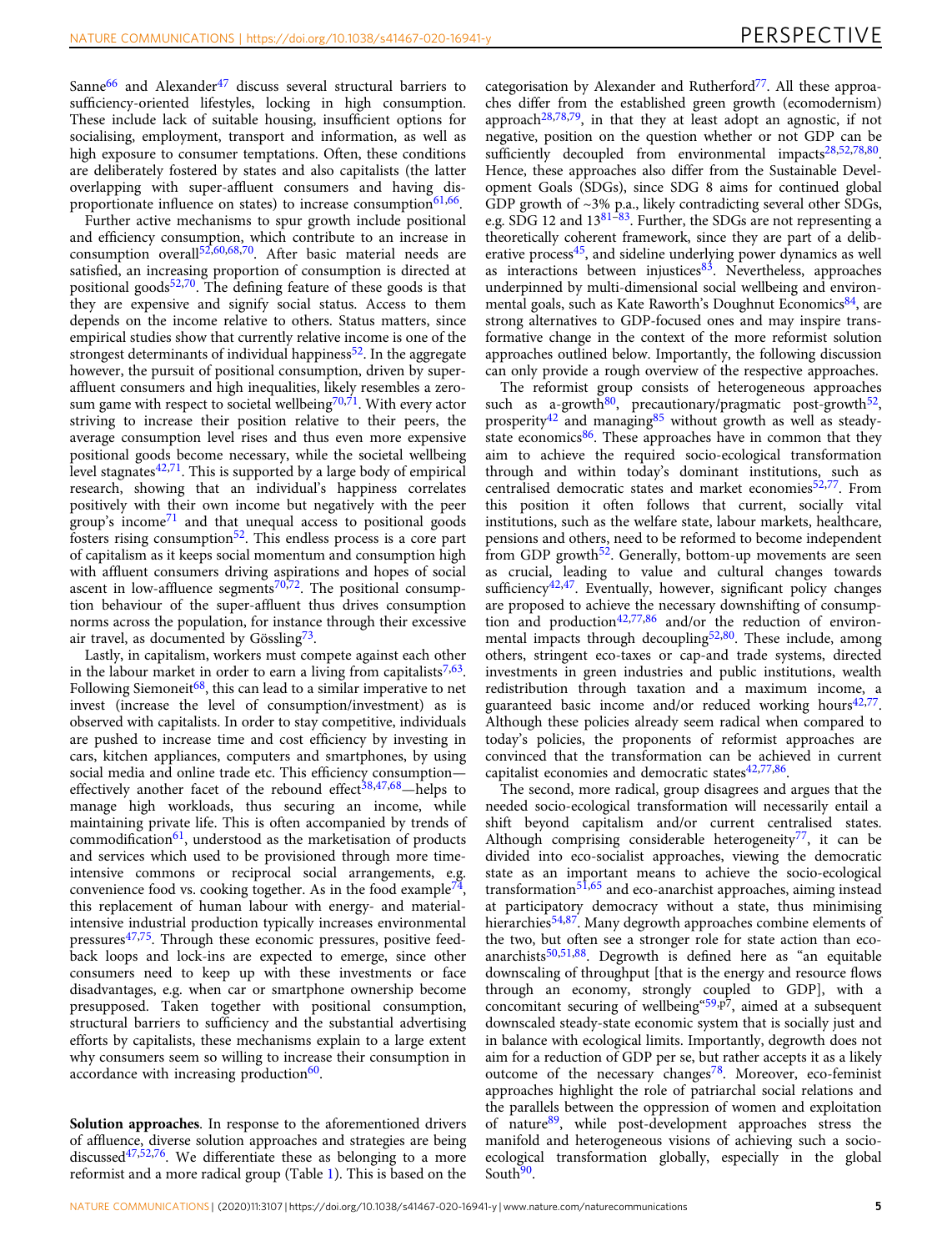<span id="page-5-0"></span>

|                                                                    | Radical approaches                                                                                                                                                                                                                                                                                  |                                                                                                                                                                                                                                                                                                      | Reformist approaches                                                                                                                                                                                                                                                                                                          | Green growth approach                                                                                                                                                                                                                            |
|--------------------------------------------------------------------|-----------------------------------------------------------------------------------------------------------------------------------------------------------------------------------------------------------------------------------------------------------------------------------------------------|------------------------------------------------------------------------------------------------------------------------------------------------------------------------------------------------------------------------------------------------------------------------------------------------------|-------------------------------------------------------------------------------------------------------------------------------------------------------------------------------------------------------------------------------------------------------------------------------------------------------------------------------|--------------------------------------------------------------------------------------------------------------------------------------------------------------------------------------------------------------------------------------------------|
| Sub-group                                                          | (incl. degrowth)<br>Eco-socialism                                                                                                                                                                                                                                                                   | Eco-anarchism                                                                                                                                                                                                                                                                                        | state economy, prosperity and<br>managing without growth<br>pragmatic post-growth, steady<br>A-growth, precautionary/                                                                                                                                                                                                         | Sustainable growth, ecological<br>modernisation, decoupling                                                                                                                                                                                      |
| Key premise/principle/<br>hypothesis/assumptions<br>Key references | · The democratic state is expected<br>transition and beyond, although<br>to play a significant role in the<br>grassroots movements are still<br>· Decoupling is most likely not<br>Necessary changes are most<br>likely not compatible with<br>4750,51,59,65<br>capitalism<br>important<br>possible | movements are central in the<br>transition. Instead, grassroots<br>· Decoupling is most likely not<br>Necessary changes are most<br>The state is not expected to<br>play a significant role in the<br>likely not compatible with<br>participatory-democratic<br>capitalism<br>possible<br>54,87<br>ó | finite planet (decoupling) is most<br>decoupling could still be possible;<br>likely not possible (Daly, Victor<br>Group 1: infinite growth on a<br>Group 2: agnostic to growth;<br>uncertainty (van den Bergh,<br>compatible with centralised<br>· Necessary changes are<br>Petschow et al.)<br>or Jackson)<br>42,52,80,85,86 | decoupled from environmental<br>provide sustainable technical<br>impacts and is necessary to<br>compatible with centralised<br>· Economic growth can be<br>Necessary changes are<br>states and capitalism<br>solutions.<br>28,78,79<br>$\bullet$ |
| Goals/aspirations                                                  | growth, shrink impacts and expect<br>Decouple wellbeing from GDP<br>GDP shrinkage, increase social<br>control over economy using                                                                                                                                                                    | expect GDP shrinkage, increase<br>Decouple wellbeing from GDP<br>social control over economy<br>growth, shrink impacts and<br>transition and beyond                                                                                                                                                  | growth, shrink impacts despite<br>Decouple wellbeing from GDP<br>possible/likely GDP decrease<br>states and capitalism                                                                                                                                                                                                        | Maintain high economic growth<br>and decrease impacts<br>(decoupling)                                                                                                                                                                            |
| Mechanisms                                                         | Focus on resource limits, system<br>change and wellbeing<br>the state                                                                                                                                                                                                                               | Focus on resource limits, system<br>without using the state<br>change and wellbeing                                                                                                                                                                                                                  | Focus on resource limits, reforms<br>and wellbeing                                                                                                                                                                                                                                                                            | Focus on resource efficiency,<br>renewable energy and                                                                                                                                                                                            |
| Institutions/actors                                                | Governments, civil society and<br>grassroots initiatives, voters,                                                                                                                                                                                                                                   | Civil society and grassroots<br>initiatives, scientists                                                                                                                                                                                                                                              | Governments, civil society and<br>grassroots initiatives, voters,                                                                                                                                                                                                                                                             | institutions, voters, scientists,<br>Governments, financial<br>decoupling                                                                                                                                                                        |
| Actions                                                            | change lifestyles, consciousness<br>Include strong limits and social<br>justice in policies; Change<br>institutions and increase social<br>control over economic actions;<br>economic structures, reform<br>and cultures through<br>grassroots action<br>scientists                                 | Change lifestyles, cultures and<br>economic system besides old<br>through cooperating with<br>one and remove barriers<br>participatory-democratic<br>grassroots action; Build<br>consciousness through<br>alternative localised                                                                      | social institutions; change lifestyles<br>Include strong limits and social<br>justice in policies; reform important<br>and cultures through<br>grassroots action<br>scientists                                                                                                                                                | Adapt policies to include<br>increases in efficiencies                                                                                                                                                                                           |
| Achievements/examples<br>/implementations                          | Individual downshifting, transition<br>reforms e.g. the 2019 Wellbeing<br>Budget in New Zealand as a very<br>Initiatives, eco-villages, policy                                                                                                                                                      | Cooperative, Rojava, Zapatistas<br>transition initiatives, eco-<br>villages, Catalan Integral<br>Individual downshifting,<br>governments                                                                                                                                                             | Individual downshifting, transition<br>reforms, e.g. the 2019 Wellbeing<br>initiatives, eco-villages, policy<br>Budget in New Zealand as a                                                                                                                                                                                    | OECD and EU policies                                                                                                                                                                                                                             |
| <b>Barriers</b>                                                    | growth imperatives of states could<br>be too radical to be implemented;<br>these alternatives; changes could<br>alternatives; lack of research on<br>Lack of awareness among the<br>public of limits to growth and<br>be too much a barrier<br>first step                                           | alternatives; lack of research on<br>Lack of awareness among the<br>public of limits to growth and<br>these alternatives; changes<br>grassroots action could be<br>could be too radical to be<br>implemented; barriers to<br>too high                                                                | problems cannot be solved within<br>capitalism and centralised states<br>these alternatives; potential that<br>alternatives; lack of research on<br>Lack of awareness among the<br>public of limits to growth and<br>first step                                                                                               | Priority still on economic growth                                                                                                                                                                                                                |
| Alignment with dominant<br>interests, systems and<br>cultures      | $\geq$                                                                                                                                                                                                                                                                                              | <b>NO</b>                                                                                                                                                                                                                                                                                            | Low (Group 1) to medium<br>(Group 2)                                                                                                                                                                                                                                                                                          | High                                                                                                                                                                                                                                             |
|                                                                    |                                                                                                                                                                                                                                                                                                     |                                                                                                                                                                                                                                                                                                      | This table only provides a rough overview, focusing on the most obvious differences of the respective approaches. There are overlaps between them and considerable heterogeneity within each approach, e.g. eco-feminism and p                                                                                                |                                                                                                                                                                                                                                                  |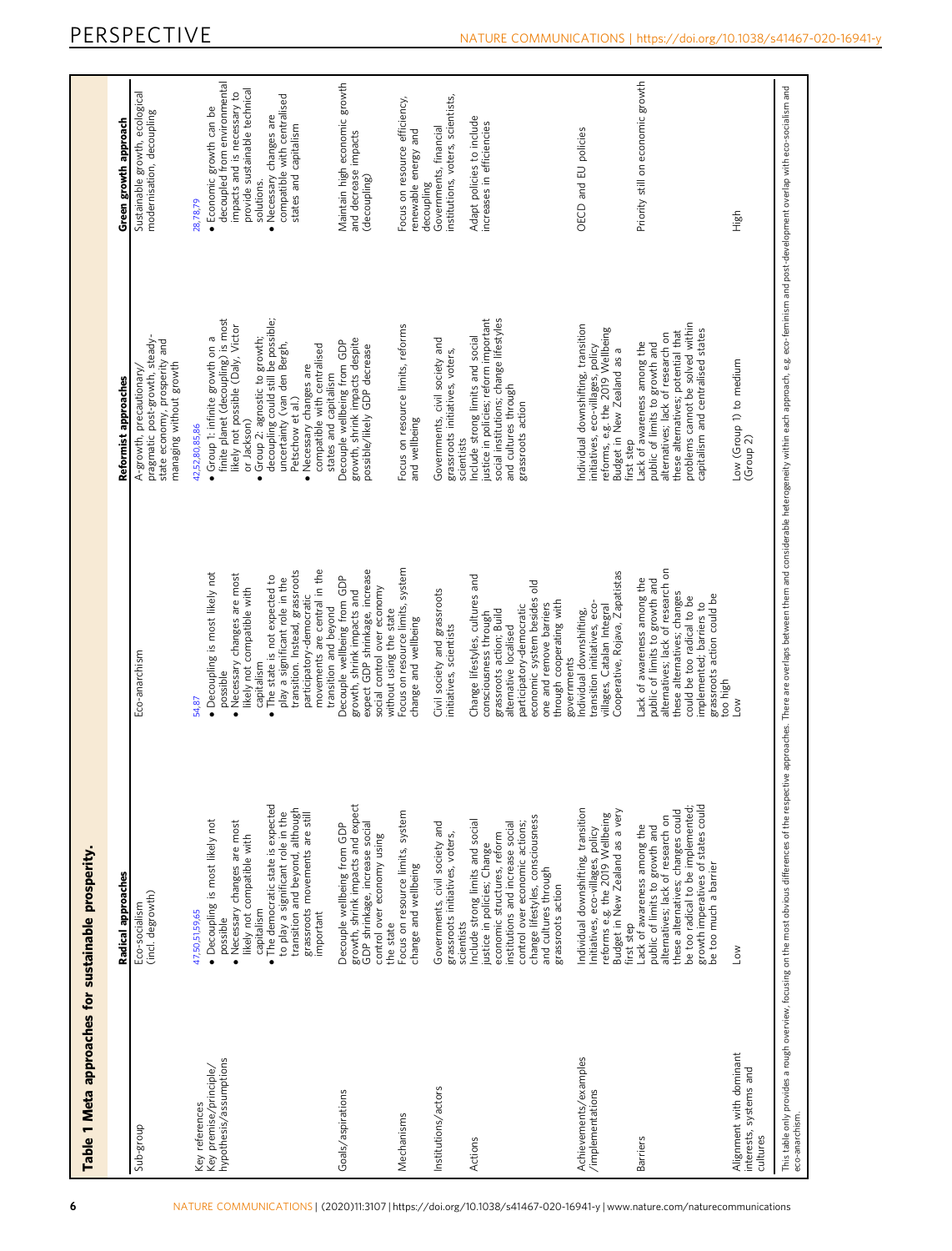Degrowth advocates propose similar policy changes as the reformist group<sup>[50](#page-8-0),80</sup>. However, it is stressed that implementing these changes would most likely imply a shift beyond capitalism, e.g. preventing capital accumulation through dis-economies of scale and collective firm ownership, and thus require radical social change<sup>[59](#page-8-0),[62](#page-8-0),[91](#page-8-0)</sup>. Eco-socialists usually focus more on rationing, planning of investments and employment, price controls and public ownership of at least the most central means of production to plan their downscaling in a socially sustainable  $way<sup>65,77</sup>$ .

Both groups agree on the crucial role of bottom-up movements to change culture and values, push for the implementation of these top-down changes and establish parts of the new economy within the  $old^{47,50}$ . Finally, eco-anarchists do not view the state as a central means to achieve the socio-ecological transformation. Instead, they stress the role of bottom-up grassroots initiatives, such as transition initiatives and eco-villages, in prefiguring the transformation as well as cultural and value changes as a necessary precondition for wider radical change. With these initiatives scaling up, the state might get used to remove barriers and to support establishing a participatory-democratic and localised post-capitalist economy[54,77.](#page-8-0)

In summary, there seems to be some strategic overlap between reformist and the more radical eco-anarchist and eco-socialist approaches, at least in the short term $^{77}$  $^{77}$  $^{77}$ . The question remains how these solution approaches help in overcoming the capitalist dynamics previously outlined, since here bottom-up and governmental action seem to be limited. It is important to recognise the pivotal role of social movements in this process, which can bring forward social tipping points through complex, unpredictable and reinforcing feedbacks $92,93$  $92,93$  $92,93$  and create windows of opportunity from crises<sup>[77](#page-8-0),[94](#page-8-0)</sup>.

#### New research directions

The evidence is clear. Long-term and concurrent human and planetary wellbeing will not be achieved in the Anthropocene if affluent overconsumption continues, spurred by economic systems that exploit nature and humans. We find that, to a large extent, the affluent lifestyles of the world's rich determine and drive global environmental and social impact. Moreover, international trade mechanisms allow the rich world to displace its impact to the global poor. Not only can a sufficient decoupling of environmental and detrimental social impacts from economic growth not be achieved by technological innovation alone, but also the profit-driven mechanism of prevailing economic systems prevents the necessary reduction of impacts and resource utilisation per se.

In this context, the digital revolution—and more broadly the Fourth Industrial Revolution (FIR) with converging, step-change innovations in digital technology, artificial intelligence, Internet of Things, 3D-printing, biotechnology and nanotechnology—has been touted as an enabler of absolute decoupling through sheer exponential efficiency gains<sup>[95](#page-8-0)</sup>. While digitalisation is already a key driving force in societal transformation, it has so far led to more consumption and inequality and remained coupled with the indirect use of energy and materials, therefore sustaining resource-intensive and greenhouse-gas growth patterns at the macro-economic level<sup>[17](#page-7-0),96</sup>. While the digital revolution undoubtedly increases labour productivity—demonstrated by individual leading businesses showing a strong productivity paradox—it remains to be seen whether the same is true for resource productivity, and this will depend on governance and regulation. Even if the FIR were to achieve absolute decoupling, this would come at a potentially high risk for privacy, liberty, data sovereignty, civic rights, security, equality and democracy<sup>[96](#page-8-0),[97](#page-8-0)</sup>.

What is needed are convincing and viable solutions at the systems level that can be followed. We call for the scientific community across all disciplines to identify and support solutions with multidisciplinary research, for the public to engage in broad discussions about solutions and for policy makers to implement and enable solutions in policy processes. Based on the literature reviewed above we identify the following areas in need of further research. This list is not exhaustive or even fully conclusive, but rather meant to be the start of a continuous debate to frame future agendas of research and actions that need to be discussed and criticised.

Research to advance basic academic understanding. Can inspiring visions for a sustainable life in prosperity, but within planetary limits and with less material affluence be formulated and demonstrated? How can fundamental changes in lifestyles of the affluent part of the human population be motivated and sustained?

The interface between materially downshifted lifestyles and the social environment (institutions, values, norms and governance) needs special attention. Which circumstances will allow for and support widespread shifts in lifestyles? What are the institutional, cultural and individual barriers to adopting lifestyle changes and how can they be overcome? What is the role of social groups, organisations and bottom-up movements? Can we learn from societies, e.g. indigenous and pre-industrial societies, which managed to live without economic growth?

So far, steady-state, degrowth or a-growth concepts have not practically been implemented on larger scales. Research on the environmental and social sustainability of these propositions is necessary (see e.g. ref.  $^{78}$ ). Can a transition to reduced and changed consumption be achieved while at the same time keeping economic and social stability? What are the implications on work, employment and population growth? How can social security be maintained and equality be increased? What are the consequences for trade and for the global South in particular?

The scientific community should develop scenarios and possible pathways of strong sustainable consumption and production with upper and lower limits as suggested by the floor-and-ceiling framework, or sustainable consumption corridors<sup>[48,49,91](#page-8-0),[98](#page-8-0)</sup>. These need to feature reduced physical throughput (possibly resulting in reduced GDP) and recomposing consumption<sup>[99](#page-9-0)</sup> with a simultaneous social reorientation of people, institutions and governments. Suitable indicators and scenarios based on interdisciplinary research need to be implemented to monitor progress<sup>[100](#page-9-0)</sup>.

Research on societal changes for citizens and communities. One first and immediate action anyone can take is to talk about overconsumption, i.e. current levels of consumption by most people in the global North, and how it is unsustainable and unethical or unjust. A wide debate in society, research and policy is necessary. Many people do not see themselves being part of either the problem or the solution, but look for governments, technology and/or businesses to solve the problem. The necessary alternative futures need to be discussed, envisioned and shared. It is important to create a sense of collective responsibility and action. Social sciences research and approaches can help by creating, providing and sharing concepts, experiences and platforms where public debates and dialogues take place. People who have already downshifted should be enabled to share their motivations and experiences to break through stigma and isolation, as would activists building a larger popular movement on climate action.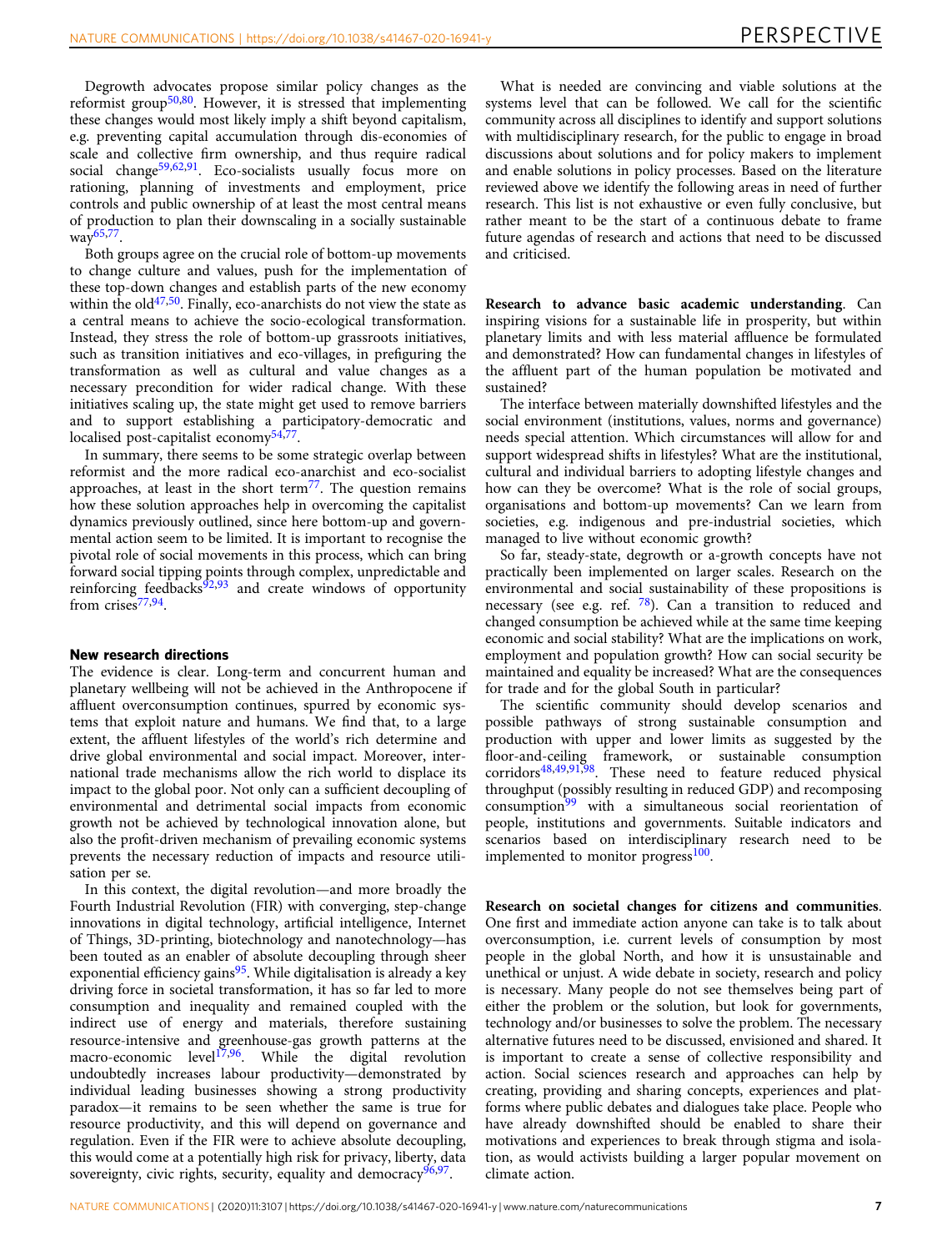<span id="page-7-0"></span>Research can identify the main issues to focus on primarily (flying, meat and dairy products, car driving, household sufficiency, etc.) and how cultures of sufficiency, care, solidarity and simplicity can be created. Individuals can downshift together as households and communities. Research can help to re-envision and reorganise cities to allow for shorter distances, closer communities, higher self-sufficiency, increased local place identity and more decentralised production, including that of food. More importantly, citizens can learn to engage as social actors to bring forward social tipping points $92$ . These social tipping points include, for instance, removing fossil-fuel subsidies and investments, building decentralised energy generation or low-carbon cities. Such macro-efforts are clearly more important than individual ones, could help to address possible sufficiency rebound effects<sup>[47](#page-8-0)</sup> and thus deserve increased research attention and guidance.

Adding to this, as Smith et al. $93$  point out in reaction to Otto et al. $92$ , it is crucial to ask "Who initiates deliberate, radical change in the collective interest?" and to recognise the pivotal role of social movements in this process.

Research on governance. A number of concrete policy proposals for governance can be extracted from the literature (see also Cosme et al.[76\)](#page-8-0). All of these will need further scrutiny and research on their feasibility and implementation:

First, replace GDP as a measure of prosperity with a multitude of alternative indicators and be agnostic to growth. Expect likely shrinking of GDP if sufficient environmental policies are enacted. Research needs to advise on how best to monitor and report progress towards human and planetary wellbeing.

Second, empower people and strengthen participation in democratic processes and enable stronger local self-governance. Design governance and institutions to allow for social experiments, engagement and innovation. This could be trialled and organised e.g. through citizen assemblies or juries, as is demanded by Extinction Rebellion and already practised e.g. by Transition Initiatives or the Catalan Integral Cooperative $92$ .

Third, strengthen equality and redistribution through suitable taxation policies, basic income and job guarantees and by setting maximum income levels, expanding public services and rolling back neoliberal reforms (e.g. as part of a Green New Deal<sup>[79](#page-8-0)</sup>). Stronger regulation might be needed to ban certain products or ecologically destructive industries that have thrived on a legacy of vested interests, lobbying and state-supported subsidies.

Fourth, the transformation of economic systems can be supported with innovative business models that encourage sharing and giving economies, based on cooperation, communities and localised economies instead of competition. Research is needed to create, assess and revise suitable policy instruments.

And finally, capacity building, knowledge transfer and education—including media and advertising—need to be adapted to support local sufficiency projects and citizen initiatives.

#### Data availability

The authors declare that all data supporting this study are available within the paper (data sources for Fig. [1](#page-1-0) have been provided in the figure legend).

Received: 28 February 2020; Accepted: 3 June 2020; Published online: 19 June 2020

## **References**

1. Ripple, W. J., Wolf, C., Newsome, T. M., Barnard, P. & Moomaw, W. R. World scientists' warning of a climate emergency. Bioscience [https://doi.org/](https://doi.org/10.1093/biosci/biz088) [10.1093/biosci/biz088](https://doi.org/10.1093/biosci/biz088) (2019).

- 2. Ripple, W. J. et al. World scientists' warning to humanity: a second notice. Bioscience 67, 1026–1028 (2017).
- Steffen, W. et al. Planetary boundaries: guiding human development on a changing planet. Science 347, 1259855 (2015).
- 4. Pacheco, L. F., Altrichter, M., Beck, H., Buchori, D. & Owusu, E. H. Economic growth as a major cause of environmental crisis: comment to Ripple et al. Bioscience 68, 238 (2018).
- 5. Wiedmann, T. & Lenzen, M. Environmental and social footprints of international trade. Nat. Geosci. 11, 314–321 (2018).
- 6. Fuchs, D. et al. Power: the missing element in sustainable consumption and absolute reductions research and action. J. Clean. Prod. 132, 298–307 (2016).
- 7. Lange, S. Macroeconomics without growth: sustainable economies in neoclassical, Keynesian and Marxian theories. Wirtschaftswissenschaftliche Nachhaltigkeitsforschung (Metropolis-Verlag, 2018).
- 8. Malik, A., McBain, D., Wiedmann, T. O., Lenzen, M. & Murray, J. Advancements in input-output models and indicators for consumption-based accounting. J. Ind. Ecol. 23, 300–312 (2019).
- McBain, D. & Alsamawi, A. Quantitative accounting for social economic indicators. Nat. Resour. Forum 38, 193–202 (2014).
- 10. Kanemoto, K., Moran, D., Lenzen, M. & Geschke, A. International trade undermines national emission reduction targets: New evidence from air pollution. Glob. Environ. Chang. 24, 52–59 (2014).
- 11. Haberl, H. et al. A systematic review of the evidence on decoupling of GDP, resource use and GHG emissions, part II: synthesizing the insights. Environ. Res. Lett. <https://doi.org/10.1088/1748-9326/ab842a> (2020).
- 12. Mardani, A., Streimikiene, D., Cavallaro, F., Loganathan, N. & Khoshnoudi, M. Carbon dioxide (CO2) emissions and economic growth: A systematic review of two decades of research from 1995 to 2017. Sci. Total Environ. 649, 31–49 (2019).
- 13. Chang, C.-P., Dong, M., Sui, B. & Chu, Y. Driving forces of global carbon emissions: from time- and spatial-dynamic perspectives. Econ. Model. [https://](https://doi.org/10.1016/j.econmod.2019.01.021) [doi.org/10.1016/j.econmod.2019.01.021](https://doi.org/10.1016/j.econmod.2019.01.021) (2019).
- 14. Stern, D. I., Gerlagh, R. & Burke, P. J. Modeling the emissions–income relationship using long-run growth rates. Environ. Dev. Econ. 22, 699–724  $(2017)$
- 15. Wiedenhofer, D., Lenzen, M. & Steinberger, J. K. Energy requirements of consumption: urban form, climatic and socio-economic factors, rebounds and their policy implications. Energy Policy 63, 696-707 (2013).
- 16. Wiedmann, T. O. et al. The material footprint of nations. Proc. Natl Acad. Sci. USA. 112, 6271–6276 (2015).
- 17. Parrique, T. et al. Decoupling debunked: evidence and arguments against green growth as a sole strategy for sustainability, (European Environmental Bureau, 2019).
- 18. Alsamawi, A., Murray, J., Lenzen, M. & Reyes, R. C. Trade in occupational safety and health: tracing the embodied human and economic harm in labour along the global supply chain. J. Clean. Prod. 147, 187–196 (2017).
- 19. Simas, M., Golsteijn, L., Huijbregts, M., Wood, R. & Hertwich, E. The "Bad Labor" footprint: quantifying the social impacts of globalization. Sustainability 6, 7514–7540 (2014).
- 20. Xiao, Y. et al. The corruption footprints of nations. J. Ind. Ecol. 22, 68–78 (2018).
- 21. Lenzen, M. Structural analyses of energy use and carbon emissions—an overview. Econ. Syst. Res. 28, 119–132 (2016).
- 22. Lan, J., Malik, A., Lenzen, M., McBain, D. & Kanemoto, K. A structural decomposition analysis of global energy footprints. Appl. Energy 163, 436–451 (2016).
- 23. Xiao, H., Sun, K.-J., Bi, H.-M. & Xue, J.-J. Changes in carbon intensity globally and in countries: attribution and decomposition analysis. Appl. Energy 235, 1492–1504 (2019).
- 24. Feng, K., Davis, S. J., Sun, L. & Hubacek, K. Drivers of the US CO2 emissions 1997–2013. Nat. Commun. 6, 7714 (2015).
- 25. Zheng, X. et al. Drivers of change in China's energy-related  $CO<sub>2</sub>$  emissions. Proc. Natl Acad. Sci. USA 117, 29–36 (2020).
- 26. Liu, D., Guo, X. & Xiao, B. What causes growth of global greenhouse gas emissions? Evidence from 40 countries. Sci. Total Environ. 661, 750–766 (2019).
- 27. Lenzen, M. et al. The carbon footprint of global tourism. Nat. Clim. Change 8, 522–528 (2018).
- 28. Hickel, J. & Kallis, G. Is green growth possible? New Polit. Econ. 25, 469–486  $(2019)$
- 29. Dyrstad, J. M., Skonhoft, A., Christensen, M. Q. & Ødegaard, E. T. Does economic growth eat up environmental improvements? Electricity production and fossil fuel emission in OECD countries 1980–2014. Energy Policy 125, 103–109 (2019).
- 30. Le Quéré, C. et al. Drivers of declining CO2 emissions in 18 developed economies. Nat. Clim. Change 9, 213–217 (2019).
- 31. Hertwich, E. G. et al. Integrated life-cycle assessment of electricity-supply scenarios confirms global environmental benefit of low-carbon technologies. Proc. Natl Acad. Sci. USA 112, 6277–6282 (2015).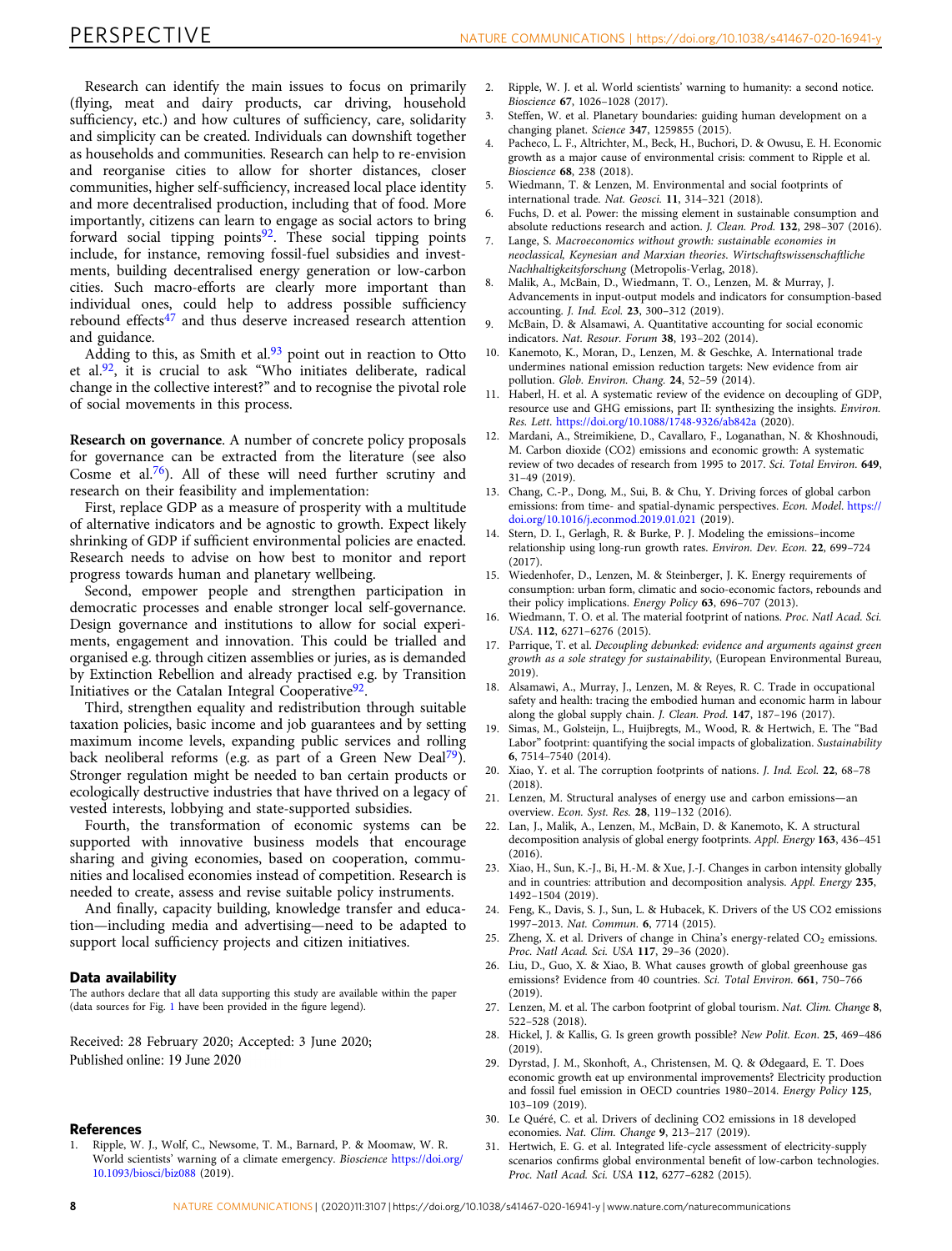- <span id="page-8-0"></span>32. Nieto, J., Carpintero, Ó., Miguel, L. J. & de Blas, I. Macroeconomic modelling under energy constraints: Global low carbon transition scenarios. Energy Policy 137, 111090 (2020).
- 33. Capellán-Pérez, I., de Castro, C. & Miguel González, L. J. Dynamic Energy Return on Energy Investment (EROI) and material requirements in scenarios of global transition to renewable energies. Energy Strategy Rev. 26, 100399 (2019).
- 34. World Bank. GINI index (World Bank estimate), accessed February 2020. (2020).
- 35. Teixidó-Figueras, J. et al. International inequality of environmental pressures: decomposition and comparative analysis. Ecol. Indic. 62, 163–173 (2016).
- 36. Chancel, L. & Piketty, T. Carbon and inequality: from Kyoto to Paris. Paris Sch. Econ. 48pp <https://doi.org/10.13140/RG.2.1.3536.0082> (2015).
- 37. Wood, R. et al. Beyond peak emission transfers: historical impacts of globalization and future impacts of climate policies on international emission transfers. Clim. Policy 1–14 <https://doi.org/10.1080/14693062.2019.1619507> (2019).
- 38. Druckman, A., Chitnis, M., Sorrell, S. & Jackson, T. Missing carbon reductions? Exploring rebound and backfire effects in UK households. Energy Policy 39, 3572–3581 (2011).
- Piketty, T. & Saez, E. Inequality in the long run. Science 344, 838-843 (2014).
- 40. Otto, I. M., Kim, K. M., Dubrovsky, N. & Lucht, W. Shift the focus from the super-poor to the super-rich. Nat. Clim. Change 9, 82-84 (2019).
- 41. Oswald, Y., Owen, A. & Steinberger, J. K. Large inequality in international and intranational energy footprints between income groups and across consumption categories. Nat. Energy 5, 231–239 (2020).
- 42. Jackson, T. Prosperity without Growth—Foundations for the Economy of Tomorrow (Earthscan, 2017).
- 43. Creutzig, F. et al. Towards demand-side solutions for mitigating climate change. Nat. Clim. Change <https://doi.org/10.1038/s41558-018-0121-1> (2018)
- 44. Rao, N. D. & Min, J. Decent living standards: material prerequisites for human wellbeing. Soc. Indic. Res. 138, 225–244 (2018).
- 45. Lamb, W. F. & Steinberger, J. K. Human well-being and climate change mitigation. WIREs Climate Change 8, e485 (2017).
- 46. O'Neill, D. W., Fanning, A. L., Lamb, W. F. & Steinberger, J. K. A good life for all within planetary boundaries. Nat. Sustain. 1, 88–95 (2018).
- 47. Alexander, S. Sufficiency Economy: Enough, for Everyone, Forever (Simplicity Institute, 2015).
- 48. Di Giulio, A. & Fuchs, D. Sustainable consumption corridors: concept, objections, and responses. GAIA Ecol. Perspect. Sci. Soc. 23, 184–192 (2014).
- Spangenberg, J. H. Institutional change for strong sustainable consumption: sustainable consumption and the degrowth economy. Sustain. Sci. Pract. Policy 10, 62–77 (2014).
- 50. Kallis, G. In defence of degrowth. Ecol. Econ. 70, 873–880 (2011).
- 51. Alexander, S. & Gleeson, B. Degrowth in the Suburbs—A Radical Urban Imaginary (Springer Berlin Heidelberg, 2019).
- 52. Petschow, U. et al. Gesellschaftliches Wohlergehen innerhalb planetarer Grenzen: Der Ansatz einer vorsorgeorientierten Postwachstumsposition (Umweltbundesamt, 2018).
- 53. Hickel, J. Is it possible to achieve a good life for all within planetary boundaries? Third World Q. 1–17 [https://doi.org/10.1080/](https://doi.org/10.1080/01436597.2018.1535895) [01436597.2018.1535895](https://doi.org/10.1080/01436597.2018.1535895) (2018).
- 54. Alexander, S. & Rutherford, J. The Simpler Way: Collected Writings of Ted Trainer (Simplicity Institute, 2020).
- 55. Rao, N. D., Min, J. & Mastrucci, A. Energy requirements for decent living in India, Brazil and South Africa. Nat. Energy 4, 1025–1032 (2019).
- 56. Trainer, T. Remaking settlements for sustainability: the Simpler Way. J. Polit. Ecol. 26, 202–223 (2019).
- Lockyer, J. Community, commons, and degrowth at Dancing Rabbit Ecovillage. J. Polit. Ecol. 24, 519–542 (2017).
- 58. Tokic, D. The economic and financial dimensions of degrowth. Ecol. Econ. 84, 49–56 (2012).
- 59. Kallis, G. et al. Research on degrowth. Annu. Rev. Environ. Resour. 43, 291–316 (2018).
- 60. Richters, O. & Siemoneit, A. Growth imperatives: substantiating a contested concept. Struct. Change Econ. Dyn. 51, 126–137 (2019).
- 61. Pirgmaier, E. & Steinberger, J. K. Roots, riots, and radical change—a road less travelled for ecological economics. Sustainability 11, 2001 (2019).
- 62. Blauwhof, F. B. Overcoming accumulation: is a capitalist steady-state economy possible? Ecol. Econ. 84, 254–261 (2012).
- 63. Milios, J. The Origins of Capitalism as a Social System—the Prevalence of an Aleatory Encounter (Routledge, 2018).
- Leonhardt, H., Juschten, M. & Spash, C. L. To grow or not to grow? that is the question: lessons for social ecological transformation from small-medium enterprises. GAIA Ecol. Perspect. Sci. Soc. 26, 269–276 (2017).
- 65. Smith, R. Green capitalism: the God that Failed. WEA Book Series (World Economics Association, 2016).
- 66. Sanne, C. Willing consumers—or locked-in? Policies for a sustainable consumption. Ecol. Econ. 42, 273–287 (2002).
- 67. Galvin, R. Power, evil and resistance in social structure: a sociology for energy research in a climate emergency. Energy Res. Soc. Sci. 61, 101361 (2020).
- 68. Siemoneit, A. An offer you can't refuse: enhancing personal productivity through 'efficiency consumption'. Technol. Soc. 59, 101181 (2019).
- 69. Poças Ribeiro, A., Harmsen, R., Rosales Carreón, J. & Worrell, E. What influences consumption? Consumers and beyond: purposes, contexts, agents and history. J. Clean. Prod. 209, 200–215 (2019).
- 70. Kallis, G. Social Limits of Growth. in Degrowth: A Vocabulary For A New Era (Routledge, Taylor & Francis Group, 2015).
- 71. Clark, A. E. Four decades of the economics of happiness: where next? Rev. Income Wealth 64, 245–269 (2018).
- 72. Deutschmann, C. A pragmatist theory of capitalism. Socio-Economic Rev. 9, 83–106 (2011).
- 73. Gössling, S. Celebrities, air travel, and social norms. Ann. Tour. Res. 79, 102775 (2019).
- 74. Schmidt Rivera, X. C., Espinoza Orias, N. & Azapagic, A. Life cycle environmental impacts of convenience food: comparison of ready and homemade meals. J. Clean. Prod. 73, 294–309 (2014).
- 75. Ivanova, D. et al. Quantifying the potential for climate change mitigation of consumption options. Environ. Res. Lett. (2020).
- 76. Cosme, I., Santos, R. & O'Neill, D. W. Assessing the degrowth discourse: a review and analysis of academic degrowth policy proposals. J. Clean. Prod. 149, 321–334 (2017).
- 77. Alexander, S. & Rutherford, J. The Deep Green Alternative—Debating Strategies of Transition (Simplicity Institute, 2014).
- 78. D'Alessandro, S., Cieplinski, A., Distefano, T. & Dittmer, K. Feasible alternatives to green growth. Nat. Sustain. 3, 329–335 (2020).
- 79. European Commission. Communication on The European Green Deal (European Commission Communication COM (2019) 640 final, 2019).
- 80. van den Bergh, J. C. J. M. A third option for climate policy within potential limits to growth. Nat. Clim. Change 7, 107–112 (2017).
- 81. Hickel, J. The contradiction of the sustainable development goals: growth versus ecology on a finite planet. Sustain. Dev. 27, 873–884 (2019).
- 82. Eisenmenger, N. et al. The Sustainable Development Goals prioritize economic growth over sustainable resource use: a critical reflection on the SDGs from a socio-ecological perspective. Sustain. Sci. [https://doi.org/10.1007/](https://doi.org/10.1007/s11625-020-00813-x) [s11625-020-00813-x](https://doi.org/10.1007/s11625-020-00813-x) (2020).
- 83. Menton, M. et al. Environmental justice and the SDGs: from synergies to gaps and contradictions. Sustain. Sci. <https://doi.org/10.1007/s11625-020-00789-8> (2020).
- 84. Raworth, K. Doughnut Economics—Seven Ways to Think Like a 21st-Century Economist (Chelsea Green Publishing, 2017).
- 85. Victor, P. A. Managing Without Growth, Second Edition: Slower by Design, Not Disaster. (Edward Elgar Pub, 2019).
- 86. Daly, H. E. From Uneconomic Growth to a Steady-State Economy. Advances in Ecological Economics (Edward Elgar, 2014).
- 87. Nelson, A. & Timmermans, F. Life Without Money: Building Fair and Sustainable Economies (Pluto Press, 2011).
- 88. D'Alisa, G. & Kallis, G. Degrowth and the State. Ecol. Econ. 169, 106486 (2020).
- 89. Salleh, A. Ecofeminism as Politics—Nature, Marx and the Postmodern (Zed Books, 2017).
- 90. Kothari, A., Salleh, A., Escobar, A., Demaria, F. & Acosta, A. Pluriverse: a Post-Development Dictionary (Tulika Books, 2019).
- 91. Vandeventer, J. S., Cattaneo, C. & Zografos, C. A degrowth transition: pathways for the degrowth niche to replace the capitalist-growth regime. Ecol. Econ. 156, 272–286 (2019).
- 92. Otto, I. M. et al. Social tipping dynamics for stabilizing Earth's climate by 2050. Proc. Natl Acad. Sci. U.S.A. 117, 2354–2365 (2020).
- 93. Smith, S. R., Christie, I. & Willis, R. Social tipping intervention strategies for rapid decarbonization need to consider how change happens. Proc. Natl Acad. Sci. USA 202002331 <https://doi.org/10.1073/pnas.2002331117> (2020).
- 94. Turner, G. M. Is a sustainable future possible? J. Proc. R. Soc. NSW 152, 47–65  $(2019)$
- 95. Ekholm, B. & Rockström, J. Digital technology can cut global emissions by 15%. Here's how. [https://www.weforum.org/agenda/2019/01/why](https://www.weforum.org/agenda/2019/01/why-digitalization-is-the-key-to-exponential-climate-action/)[digitalization-is-the-key-to-exponential-climate-action/](https://www.weforum.org/agenda/2019/01/why-digitalization-is-the-key-to-exponential-climate-action/) (2019).
- 96. The World in 2050. The Digital Revolution and Sustainable Development: Opportunities and Challenges. Report prepared by The World in 2050 initiative (International Institute for Applied Systems Analysis (IIASA), 2019). <https://doi.org/10.22022/TNT/05-2019.15913>.
- 97. Albert, M. J. The dangers of decoupling: earth system crisis and the 'Fourth Industrial Revolution'. Glob. Policy 11, 245–254 (2020).
- 98. Costanza, R. et al. What Would a Sustainable and Desirable Economy-in-Society-in-Nature Look Like? in Creating a Sustainable and Desirable Future